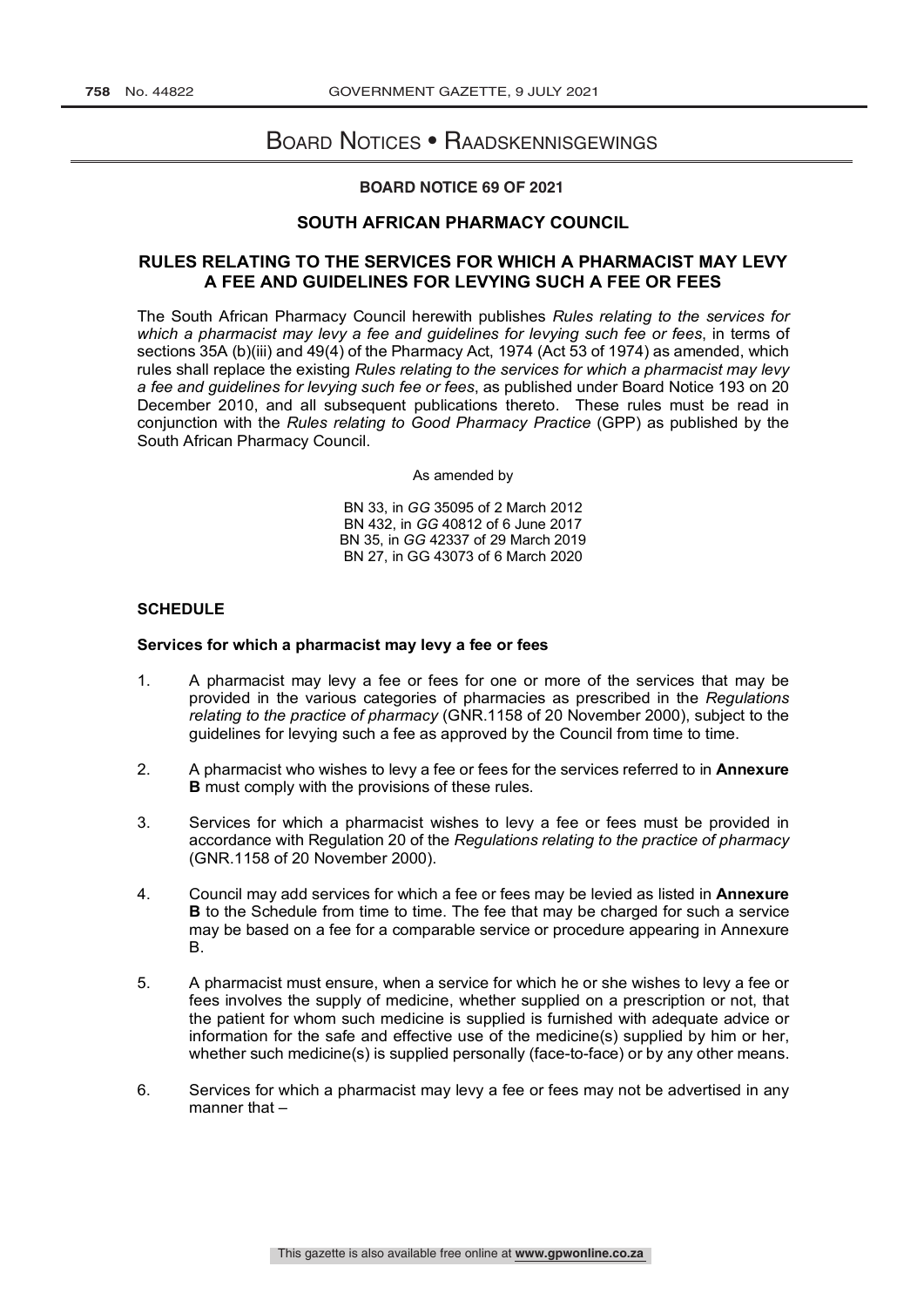- (a) is not factually correct;
- (b) is misleading;
- (c) harms the dignity or honour of the pharmacy profession;
- (d) disparages another pharmacist;
- (e) is calculated to suggest that his or her professional skill or ability or his or her facilities or that of the pharmacy owner, as the case may be, for practising his or her profession or rendering the service(s) concerned are superior to those of other pharmacists.
- 7. A pharmacist may not tout or attempt to tout for services for which he or she wishes to levy a fee or fees.
- 8. A pharmacist may not levy a fee or fees for a service for which he or she is not trained or for which prior authorisation from the Council is required before he or she may provide such service(s) until such authorisation is obtained. Acceptable documentary evidence of training, experience or competence, must be provided if and when required by the Council, which could include but shall not be limited to-
	- (a) the successful completion of further education and training at a provider accredited by a competent authority; or
	- (b) practical experience gained under controlled circumstances and the mentorship of a competent person or authority; or
	- (c) the successful completion of continuing professional development (CPD) courses offered by a provider accredited by a competent authority.
- 9. A pharmacist may provide any one or more of the services referred to in **Annexure B** without levying a fee or fees.
- 10. A pharmacist who wishes to levy a fee or fees for the services referred to in **Annexure B** must inform patients regarding the fee to be levied prior to providing any of the services listed in the schedule.
- 11. A pharmacist who wishes to levy a fee or fees for the services referred to in **Annexure B** must display a list of services and fees conspicuously in the pharmacy.
- 12. A pharmacist who wishes to levy a fee or fees for the services referred to in **Annexure B** must indicate clearly on the invoice and/or receipt provided, the service for which a fee is levied and the amount of the fee per service.

#### **Guidelines for the levying of a fee or fees**

13. The guidelines published herewith as **Annexure A** shall constitute the only guidelines for levying a fee or fees for any one or more of the services referred to in **Annexure B**.

**VM TLALA REGISTRAR**

Address: 591 Belvedere Street, Arcadia, Pretoria, 0083, Private Bag X40040, Arcadia, 0007. Telephone: 0861 7272 00. bn@sapc.za.org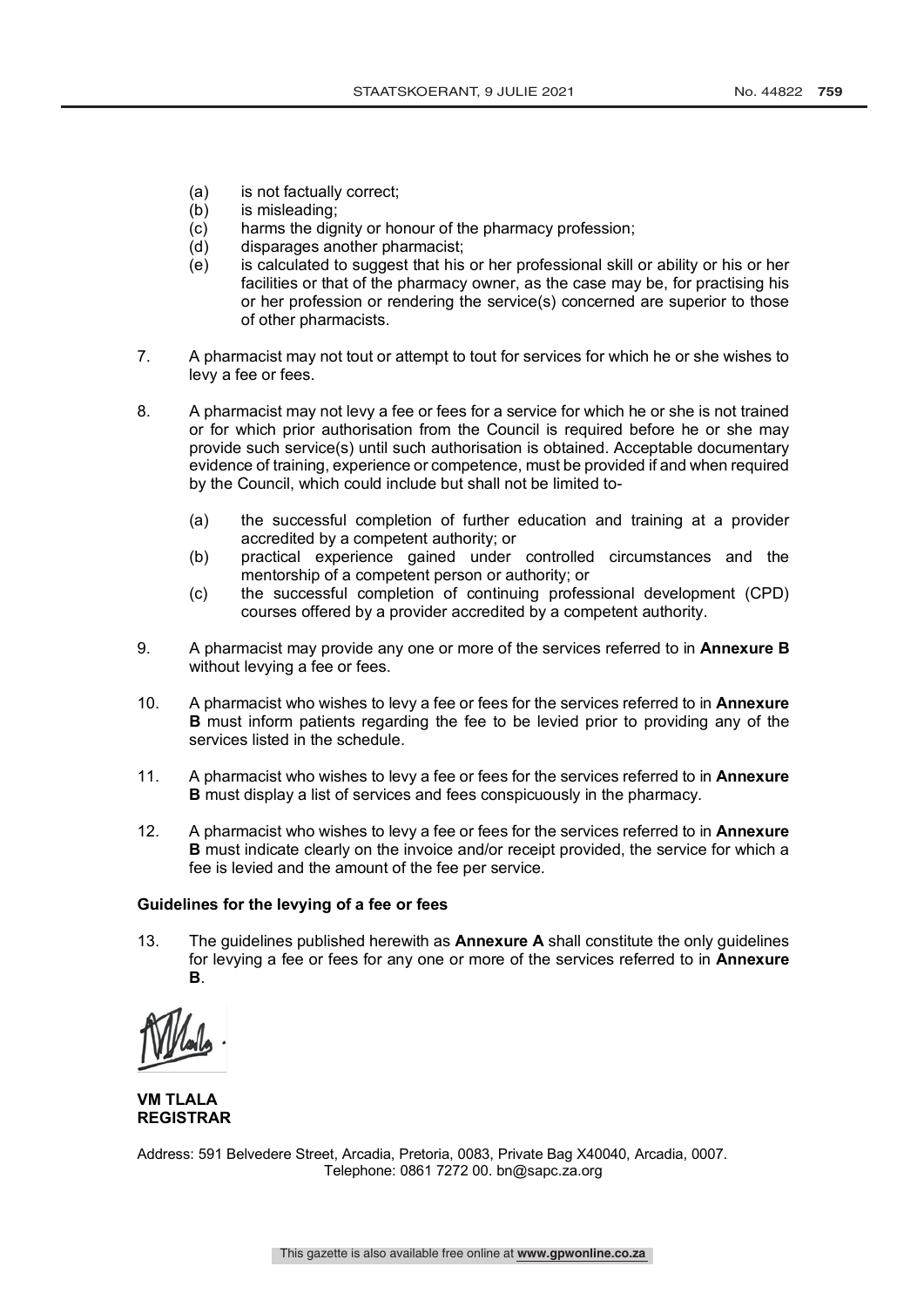### **ANNEXURE A**

#### **GUIDELINES FOR LEVYING A FEE OR FEES**

#### **General guidelines governing the determination of a fee or fees**

#### **1. Definitions**

"**Compounding**" means the preparing, mixing, combining, packaging and labelling of a medicine for dispensing as a result of a prescription for an individual patient by a pharmacist or a person authorised in terms of Medicines and Related Substances Act, 101 of 1965.

"**Dispensing**" means the interpretation and evaluation of a prescription, the selection, manipulation or compounding of the medicine, the labelling and supply of the medicine in an appropriate container according to the Medicines Act and the provision of information and instructions by a pharmacist to ensure the safe and effective use of medicine by the patient and "dispense" has a corresponding meaning.

**"Therapeutic medicine monitoring"** means the use of serum medicine concentrations, the mathematical relationship between a medicine dosage regimen and resulting serum concentrations (pharmacokinetics), and the relationship of medicine concentrations at the site of action to pharmacological response (pharmacodynamics) to optimise medicine therapy in individual patients taking into consideration the clinical status of the patient.

### **2. Nature of services provided**

A pharmacist may, in charging a fee for professional services rendered by him/her take into account one or more of the following factors –

- (a) the nature of the professional service rendered;
- (b) the time of day and circumstances under which the service is rendered.

#### 3. **Call out service, delivery of medicines and after-hour fees**

- (a) Where a pharmacist is called out from his/her pharmacy, or the pharmacy in which he/she practises, or from his or her residence or other place where he or she may be, a fee including the travelling time and costs according to the South African Revenue Services (SARS) travelling reimbursement table as published from time to time, may be charged.
- (b) Where a pharmacist is required to deliver a service after normal operating hours, an after-hours fee may be charged. The recommended fee is one and a half times the normal fee for a specific procedure code. The hours of opening of a pharmacy must be clearly displayed.
- (c) Where a pharmacist is required by the patient or caregiver to transport a medicine to a patient, the transport costs according to the South Africa Revenue Services (SARS) travelling reimbursement table as published from time to time, may be charged.
- (d) Where a pharmacist is reclaiming expenses, details of the expenses must be individually itemised.

#### 4. **Collaboration with other health care professionals**

Services may be provided in collaboration with a registered nurse or other registered health care professional as agreed to by the Council and other statutory health councils as applicable.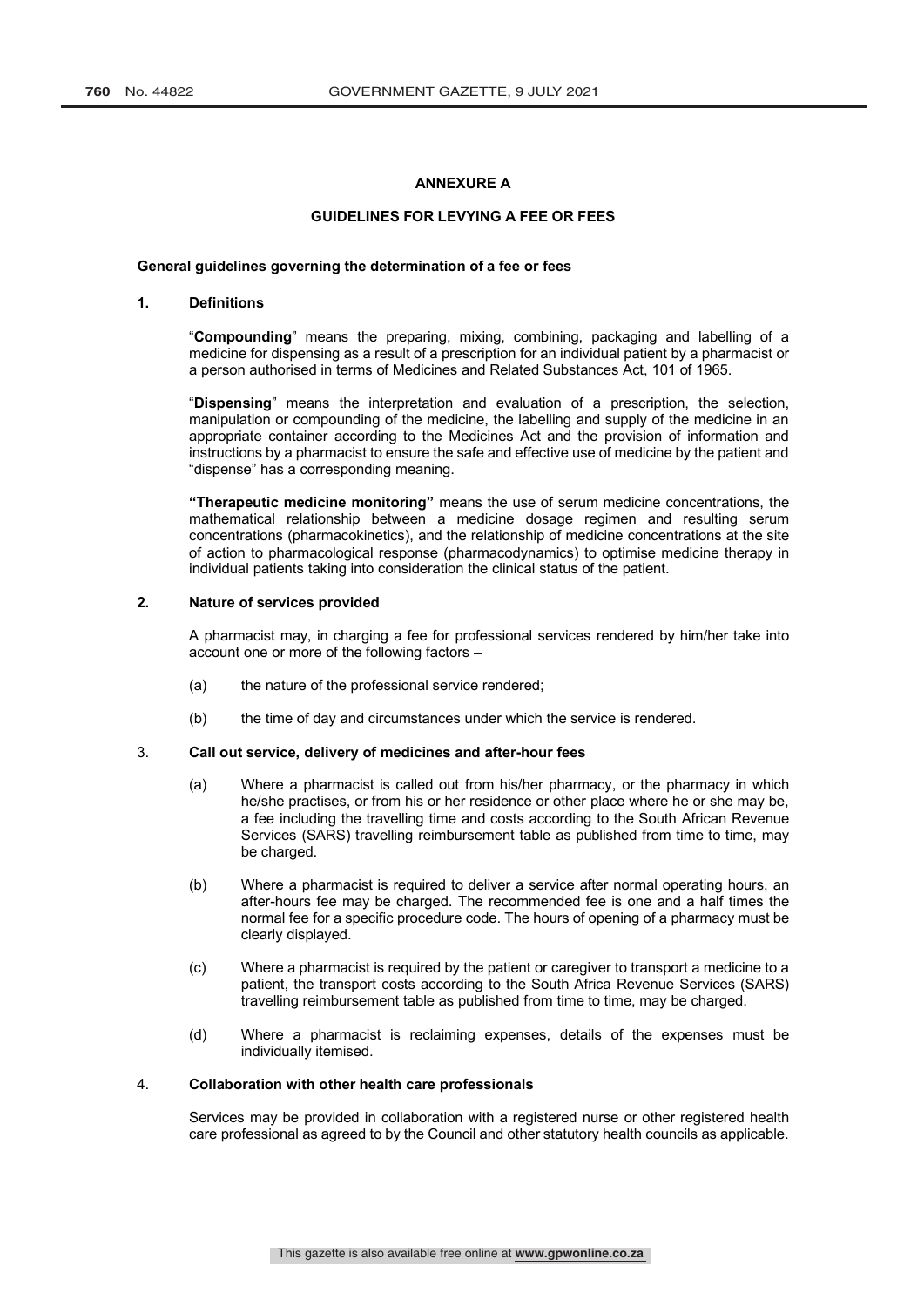#### **5. A pharmacist's guide to fees**

#### 5.1 **Procedures**

- 5.1.1 Services for which a fee or fees may be levied shall be divided into procedures as indicated in **Annexure B**. A separate fee shall be charged for each procedure.
- 5.1.2. The fee per procedure shall be based on a procedure code as listed in **Annexure B**.
- 5.1.3 The fee for after-hours and/or call-out services must be levied separately as per clause 3 using the designated procedure codes as listed in **Annexure B**.
- 5.1.4 The fees will be reviewed on an annual basis.
- 5.1.5 All expenses claimed must be indicated separately.

#### 6. **Pharmacy support personnel**

The fee or fees may be levied by a pharmacist whether the service concerned is provided by the pharmacist, any other person registered in terms of the Pharmacy Act or a healthcare professional employed in the pharmacy: Provided that any such person may only provide a service or perform an act which falls within his or her scope of practice.

# 7. **Chronic Medicines Authorisation**

A fee may be levied by a pharmacist where he/she needs to liaise with a medical scheme, an entity concerned with the management of pharmaceutical benefits and/or a medical practitioner to initiate or renew a chronic medicine authorisation or update a chronic medicine authorisation.

# 8. **Guidelines for charging fees where one or more service may be provided**

The following examples are provided as guidelines:

|      | <b>Scenario</b>                                                                                                                                                                                     | Fees that may be levied<br>for services provided                                                                                                          | <b>Procedure</b><br><b>Codes</b>    |  |
|------|-----------------------------------------------------------------------------------------------------------------------------------------------------------------------------------------------------|-----------------------------------------------------------------------------------------------------------------------------------------------------------|-------------------------------------|--|
| i.   | patient<br>presents<br>A<br>a<br>prescription for dispensing to<br>the pharmacist which requires<br>the compounding of a product.                                                                   | professional fee for<br>A<br>compounding plus the fee<br>for dispensing may be<br>levied.                                                                 | Procedure<br>codes 0002 and<br>0001 |  |
| ii.  | patient presents<br>A<br>a<br>prescription for dispensing to<br>the pharmacist which includes<br>the preparation of a sterile<br>product.                                                           | A professional fee for the<br>preparation of a sterile<br>product plus the fee for<br>dispensing may be levied.                                           | Procedure<br>codes 0003 and<br>0001 |  |
| iii. | patient<br>A<br>presents<br>a<br>prescription for dispensing to<br>the pharmacist which includes<br>the<br>preparation<br>Ωf<br>an<br>admixture<br>intravenous<br><b>or</b><br>parenteral solution. | A professional fee for the<br>preparation<br>οf<br>an<br>intravenous admixture or<br>parenteral solution plus<br>the fee for dispensing may<br>be levied. | Procedure<br>codes 0004 and<br>0001 |  |
| iv.  | A<br>patient<br>presents<br>a<br>prescription for dispensing to<br>the pharmacist which includes<br>the preparation of a total<br>parenteral nutrition product                                      | A professional fee for the<br>preparation of a<br>total<br>nutrition<br>parenteral<br>product plus the fee for<br>dispensing may be levied.               | Procedure<br>codes 0005 and<br>0001 |  |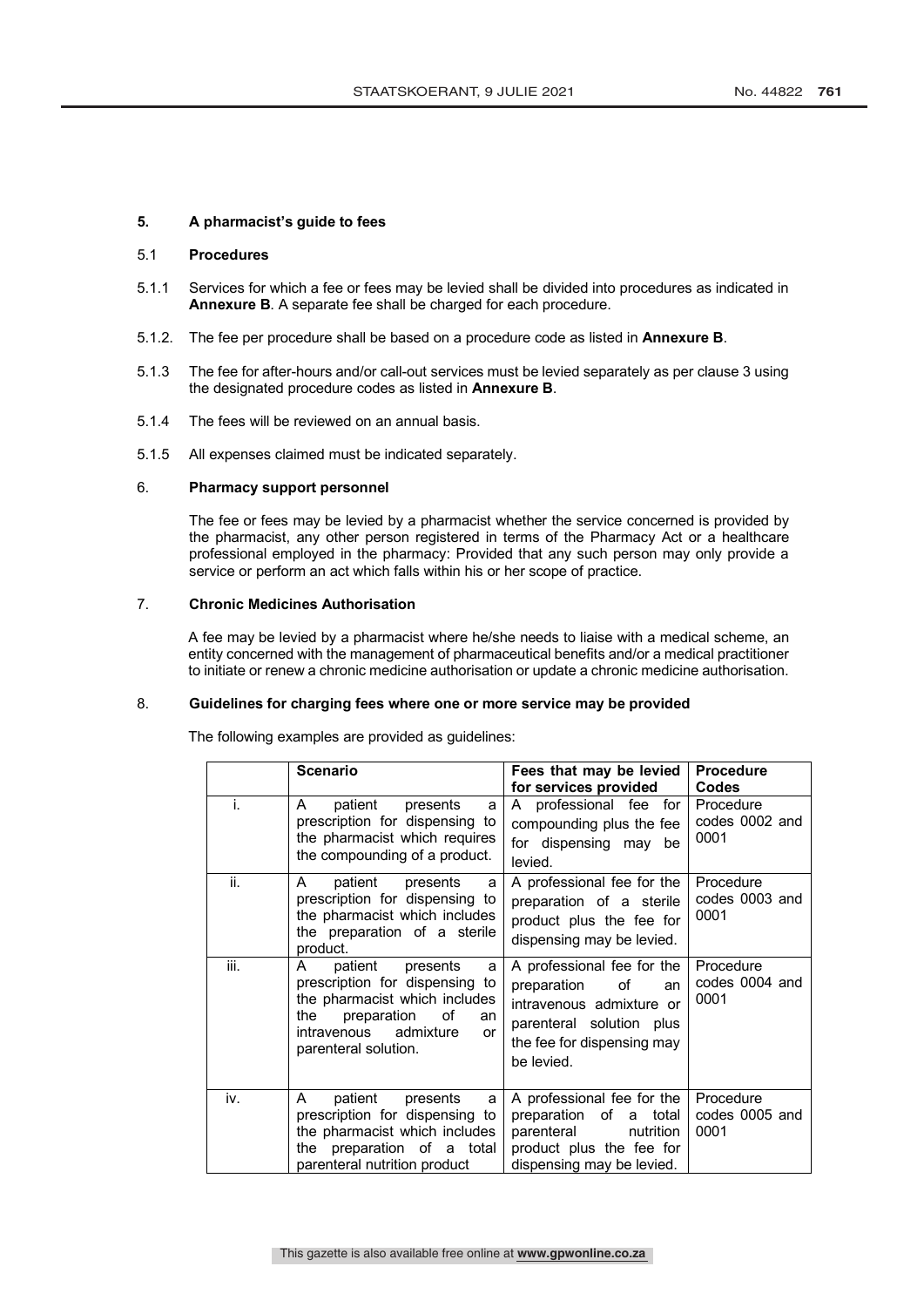|       | <b>Scenario</b>                                                                                                                                                         | Fees that may be levied<br>for services provided                                                                                     | Procedure<br>Codes                  |  |  |
|-------|-------------------------------------------------------------------------------------------------------------------------------------------------------------------------|--------------------------------------------------------------------------------------------------------------------------------------|-------------------------------------|--|--|
| ۷.    | patient<br>Α<br>presents<br>a<br>prescription for dispensing to<br>the pharmacist which includes<br>a cytotoxic preparation.                                            | professional fee<br>for<br>A<br>cytotoxic preparation plus<br>the fee for dispensing may<br>be levied.                               | Procedure<br>codes 0006 and<br>0001 |  |  |
| vi.   | A patient requests information<br>regarding the use of medicine<br>dispensed by another entity<br>authorised<br>dispense<br>to<br>medicines.                            | A professional fee for the<br>provision of information<br>concerning the medicines<br>may be levied.                                 | Procedure code<br>0008              |  |  |
| vii.  | A patient presents him/herself<br>to the pharmacist with a<br>prescription for dispensing and<br>requests<br>blood<br>glucose<br>monitoring.                            | A professional fee for<br>blood glucose monitoring<br>plus the fee for dispensing<br>may be levied.                                  | Procedure<br>codes 0012 and<br>0001 |  |  |
| viii. | A patient presents him/herself<br>to the pharmacist with<br>a<br>prescription for dispensing and<br>requests<br>blood<br>cholesterol<br>and/or triglyceride monitoring. | professional fee for<br>A<br>blood cholesterol and/or<br>triglyceride<br>monitoring<br>plus the fee for dispensing<br>may be levied. | Procedure<br>codes 0013 and<br>0001 |  |  |
| ix.   | A patient presents him/herself<br>pharmacist with<br>to the<br>a<br>prescription for dispensing and<br>requests<br>blood<br>pressure<br>monitoring.                     | professional<br>fee<br>for<br>A<br>blood pressure monitoring<br>plus the dispensing fee<br>may be levied.                            | Procedure<br>codes 0015 and<br>0001 |  |  |
| х.    | A patient presents him/herself<br>to the pharmacist with<br>a<br>prescription for dispensing and<br>peak<br>requests<br>flow<br>a<br>measurement.                       | A professional fee for peak<br>flow measurement plus<br>the fee for dispensing may<br>be levied.                                     | Procedure<br>codes 0019 and<br>0001 |  |  |
| xi.   | A patient requests<br>immunisation.                                                                                                                                     | A professional fee for the<br>administration of<br>immunisation plus the fee<br>for dispensing may be<br>levied.                     | Procedure<br>codes 0022 and<br>0001 |  |  |
| xii.  | A patient requests that the<br>medicine on a prescription<br>dispensed in the pharmacy be<br>delivered to a given address.                                              | A delivery fee plus the fee<br>for dispensing may be<br>levied.                                                                      | Procedure<br>codes 0025 and<br>0001 |  |  |
| xiii. | The pharmacist is called to the<br>pharmacy<br>after<br>hours<br>to<br>dispense a prescription.                                                                         | A fee for a call-out service<br>plus the fee for dispensing<br>may be levied.                                                        | Procedure<br>codes 0024 and<br>0001 |  |  |
| xiv.  | A patient presents herself to the<br>pharmacist<br>for<br>emergency<br>postcoital contraception (EPC).                                                                  | A professional fee for EPC<br>plus the fee for pharmacist<br>initiated therapy may be<br>levied.                                     | Procedure<br>codes 0027 and<br>0001 |  |  |
| XV.   | A patient presents him/herself<br>for pharmacist initiated therapy.                                                                                                     | professional<br>A<br>fee for<br>initiated<br>pharmacist<br>therapy plus the fee for<br>dispensing may be levied.                     | Procedure<br>codes 0028 and<br>0001 |  |  |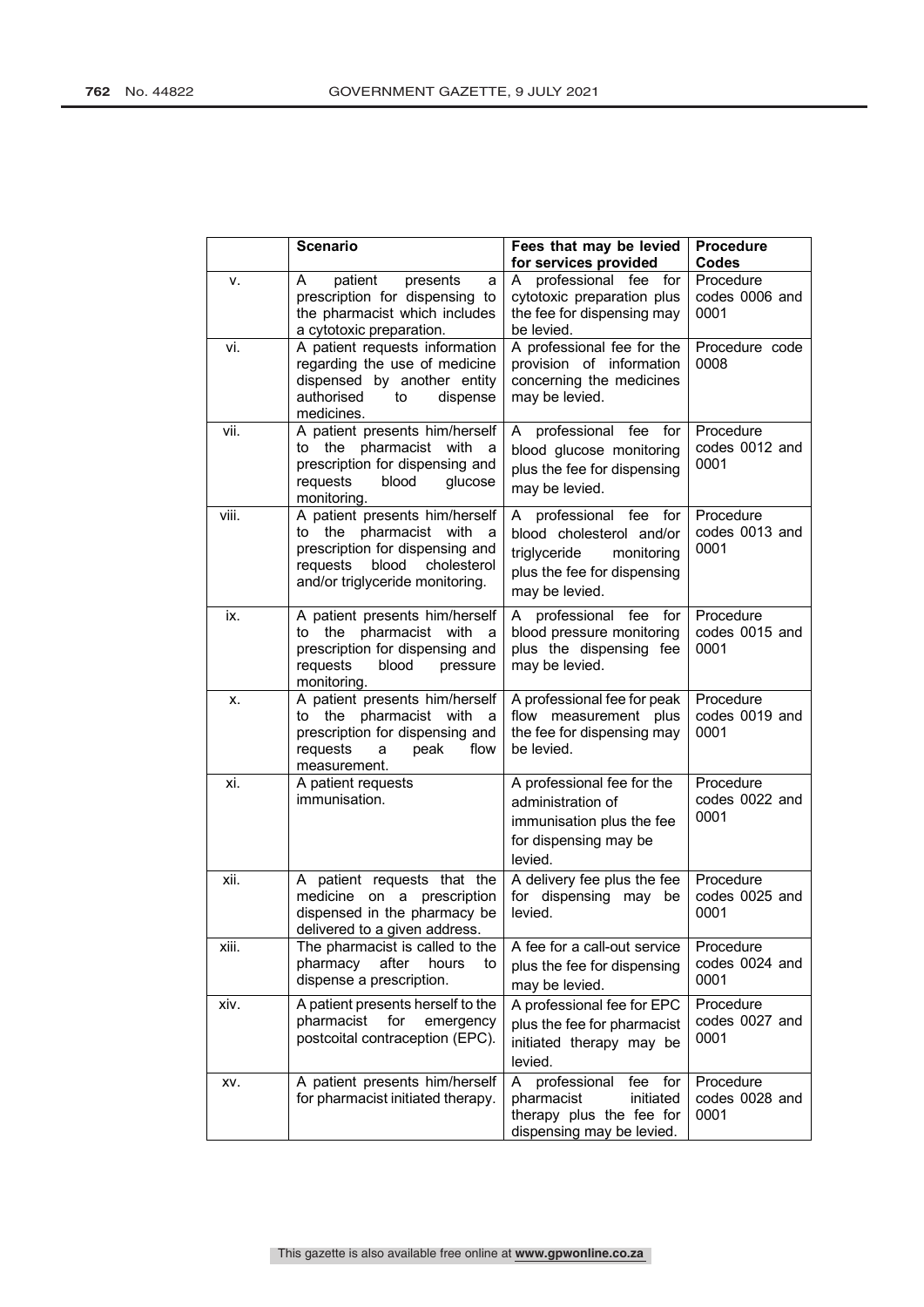# **ANNEXURE B**

| Procedure<br>Code | <b>Procedure</b>                                                                                                                                                                                                                                                                                                                                                                                                                                                     | Performed by | Reference                                                                                                                                                                                 | <b>Categories</b><br>of<br>pharmacies<br>in which<br>services<br>may be<br>provided | Time in<br><b>Minutes</b> | Fee (VAT<br>exclusive)<br>(Rands)                                                                                                                                                                                  | Fee (VAT<br>inclusive)<br>(Rands) |
|-------------------|----------------------------------------------------------------------------------------------------------------------------------------------------------------------------------------------------------------------------------------------------------------------------------------------------------------------------------------------------------------------------------------------------------------------------------------------------------------------|--------------|-------------------------------------------------------------------------------------------------------------------------------------------------------------------------------------------|-------------------------------------------------------------------------------------|---------------------------|--------------------------------------------------------------------------------------------------------------------------------------------------------------------------------------------------------------------|-----------------------------------|
|                   | <b>DISPENSING</b><br><b>PROCEDURES</b>                                                                                                                                                                                                                                                                                                                                                                                                                               |              |                                                                                                                                                                                           |                                                                                     |                           |                                                                                                                                                                                                                    |                                   |
| 0001(a)           | Independent evaluation of<br>a prescription with regard<br>to the appropriateness of<br>items prescribed for the<br>individual, legality, content<br>and correctness. It includes<br>evaluating<br>the dosage,<br>safety of the medicine,<br>interactions<br>with<br>other<br>medicines used by the<br>patient,<br>pharmaceutical<br>pharmacological<br>and<br>incompatibilities, treatment<br>duplications and possible<br>allergies to the medicine<br>prescribed. | Pharmacist   | <b>GPP Manual</b><br>Sections:<br>Facilities:<br>1.2.1<br>through<br>1.2.13, 1.3<br><i>(institutional)</i>                                                                                | Community<br>and Public<br>or Private<br>Institutional                              | 1                         | Refer to Regulations<br>relating to a<br>transparent pricing<br>system for medicines<br>and scheduled                                                                                                              |                                   |
| 0001(b)           | Preparation<br>of<br>the<br>medicine(s)<br>as<br>per<br>a<br>prescription,<br>which<br>includes<br>picking,<br>the<br>packaging,<br>labelling<br>οf<br>medicine,<br>checking<br>οf<br>expiry dates and keeping of<br>appropriate<br>dispensing<br>records in compliance with<br>the Medicines and Related<br>Substances Act, Act 101 of<br>1965, as amended.                                                                                                         | Pharmacist   | pharmacies),<br>1.4 (mobile<br>pharmacies)<br>Dispensing<br>service:<br>2.7.1, 2.7.2,<br>2.7.3, 2.7.4,<br>Standards<br>for patient<br>information<br>and advice:<br>$2.8$ and<br>2.7.5(b) | Community<br>and Public<br>or Private<br>Institutional                              | 3                         | substances:<br>Amendment<br>(Dispensing fee for<br>pharmacists), GNR<br>1090, published on<br>19 November 2010<br>published in terms of<br>the Medicines and<br><b>Related Substances</b><br>Act (Act 101 of 1965) |                                   |
| 0001(c)           | Handing of medicines to<br>the<br>patient/caregiver,<br>including the provision of<br>advice/instructions and a<br>patient information leaflet/<br>written material regarding<br>the safe and efficacious<br>medicine<br>use<br>οf<br>the<br>dispensed.                                                                                                                                                                                                              | Pharmacist   |                                                                                                                                                                                           | Community<br>and Public<br>or Private<br>Institutional                              | 1                         |                                                                                                                                                                                                                    |                                   |
| 0002              | of<br>Compounding<br>an<br>extemporaneous<br>preparation for a specific<br>patient. It refers to the<br>compounding of any non-<br>pharmaceutical<br>sterile<br>product prepared as a<br>single preparation for a<br>patient (a new product is<br>manufactured)<br>including<br>the<br>necessary<br>documentation.                                                                                                                                                   | Pharmacist   | <b>GPP Manual</b><br>2.18                                                                                                                                                                 | Community<br>and Public<br>or Private<br>Institutional                              | 10                        | 195,42                                                                                                                                                                                                             | 224,73                            |
| 0003              | Preparation of a sterile<br>product<br>including<br>the<br>preparation<br>of<br>the<br>documentation, equipment,<br>and the area for the<br>preparation<br>of<br>sterile<br>products.                                                                                                                                                                                                                                                                                | Pharmacist   | <b>GPP Manual</b><br>1.2, 2.4,<br>2.10, 2.17                                                                                                                                              | Community<br>and Public<br>or Private<br>Institutional                              | 14                        | 375,88                                                                                                                                                                                                             | 432,26                            |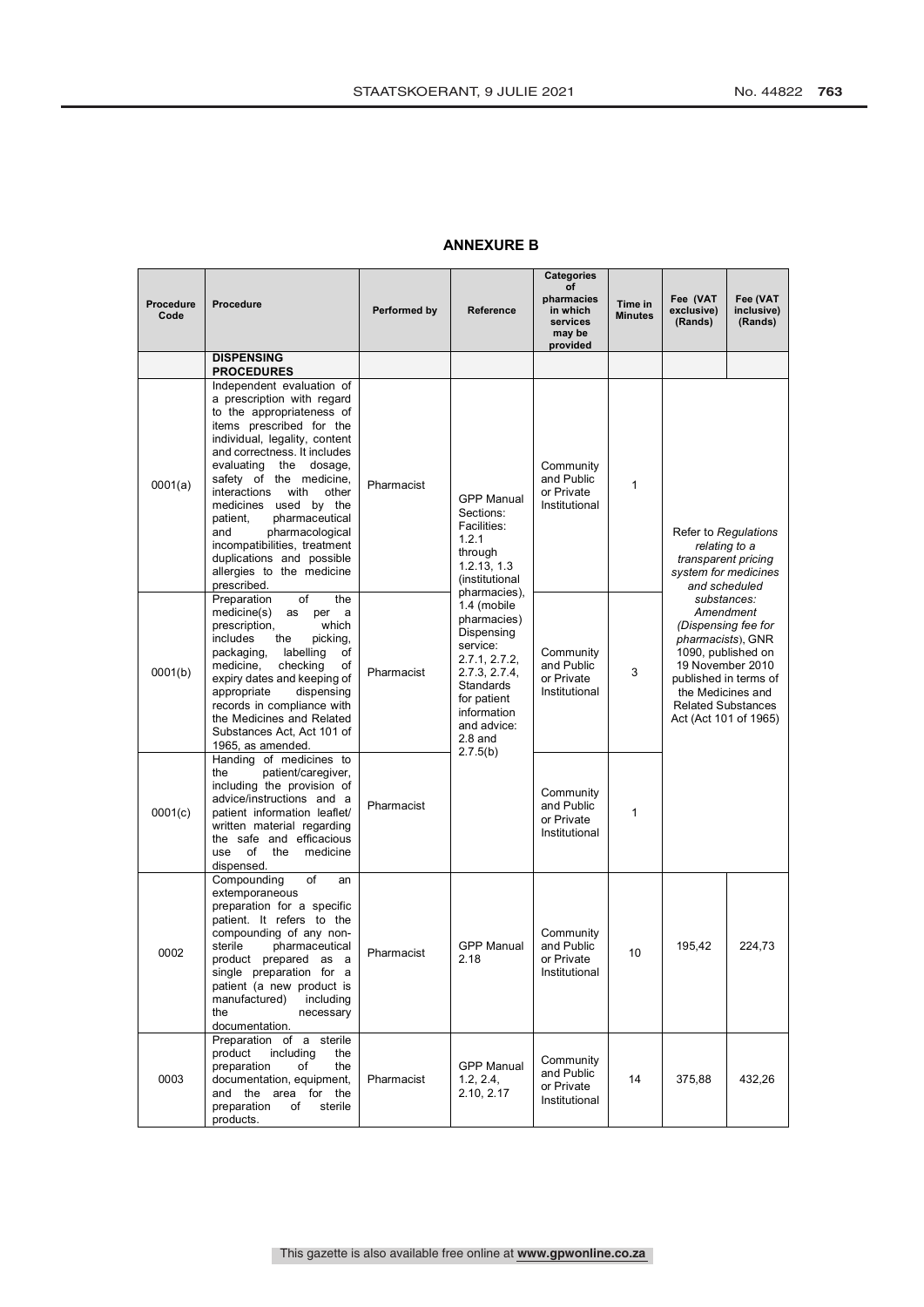| Procedure<br>Code | Procedure<br>Preparation<br>of<br>an<br>intravenous admixture or<br>parenteral<br>solution.                                                                                                                                                                                                                                                                                                                | Performed by                                                            | Reference                                  | <b>Categories</b><br>of<br>pharmacies<br>in which<br>services<br>may be<br>provided | Time in<br><b>Minutes</b> | Fee (VAT<br>exclusive)<br>(Rands) | Fee (VAT<br>inclusive)<br>(Rands) |
|-------------------|------------------------------------------------------------------------------------------------------------------------------------------------------------------------------------------------------------------------------------------------------------------------------------------------------------------------------------------------------------------------------------------------------------|-------------------------------------------------------------------------|--------------------------------------------|-------------------------------------------------------------------------------------|---------------------------|-----------------------------------|-----------------------------------|
| 0004              | including the preparation of<br>documentation,<br>the<br>equipment, the area for the<br>preparation of the sterile<br>products and the quality<br>control of the final product.                                                                                                                                                                                                                            | Pharmacist                                                              | <b>GPP Manual</b><br>2.4, 2.10,<br>2.17.1  | Public or<br>Private<br>Institutional                                               | 6                         | 176,74                            | 203,25                            |
| 0005              | Preparation<br>of a<br>total<br>parenteral<br>nutrition<br>preparation<br>(TPN)<br>including the preparation of<br>documentation,<br>the<br>equipment, the area for the<br>preparation of the sterile<br>products and the quality<br>control of the final product.                                                                                                                                         | Pharmacist                                                              | <b>GPP Manual</b><br>2.10, 2.17.2,<br>2.18 | Public or<br>Private<br>Institutional                                               | 13                        | 373,01                            | 428,96                            |
| 0006              | Preparation<br>οf<br>cancer<br>chemotherapy<br>for<br>intravenous, intramuscular<br>intrathecal<br>or<br>administration,<br>including<br>the preparation of the<br>documentation, equipment,<br>the area for the preparation<br>of the sterile products, the<br>admixing and reconstitution<br>thereof for dispensing in a<br>large/small<br>volume<br>parenteral, or a syringe for<br>a specific patient. | Pharmacist                                                              | <b>GPP Manual</b><br>2.4, 2.10,<br>2.17.3  | Public or<br>Private<br>Institutional                                               | 17                        | 481,93                            | 554,22                            |
|                   | <b>CLINICAL PHARMACY</b>                                                                                                                                                                                                                                                                                                                                                                                   |                                                                         |                                            |                                                                                     |                           |                                   |                                   |
| 0007              | of<br>Performance<br>a<br>consultation to establish<br>the pharmacokinetic dosing<br>of a medicine and perform<br>therapeutic<br>medicine<br>monitoring. This includes<br>the review of the data<br>collected, the necessary<br>calculations, review and<br>formulation<br>the<br>οf<br>recommendations and the<br>necessary<br>consultation<br>with the prescriber.                                       | Pharmacist<br>registered as<br>a specialist in<br>pharmaco-<br>kinetics | <b>GPP Manual</b><br>2.11.3                | Consultant,<br>Public or<br>Private<br>Institutional                                | 18                        | 541,18                            | 622.36                            |
| 0008              | Provision<br>of information<br>concerning<br>particular<br>a<br>patient's<br>condition<br>or<br>medicine<br>following<br>evaluation<br>by<br>the<br>pharmacist in a situation<br>where<br>no<br>dispensing<br>activity occurs.                                                                                                                                                                             | Pharmacist                                                              | GPP manual<br>2.8                          | Community<br>or<br>Consultant<br>or Private<br>or Public<br>Institutional           | 4                         | 78,27                             | 90,01                             |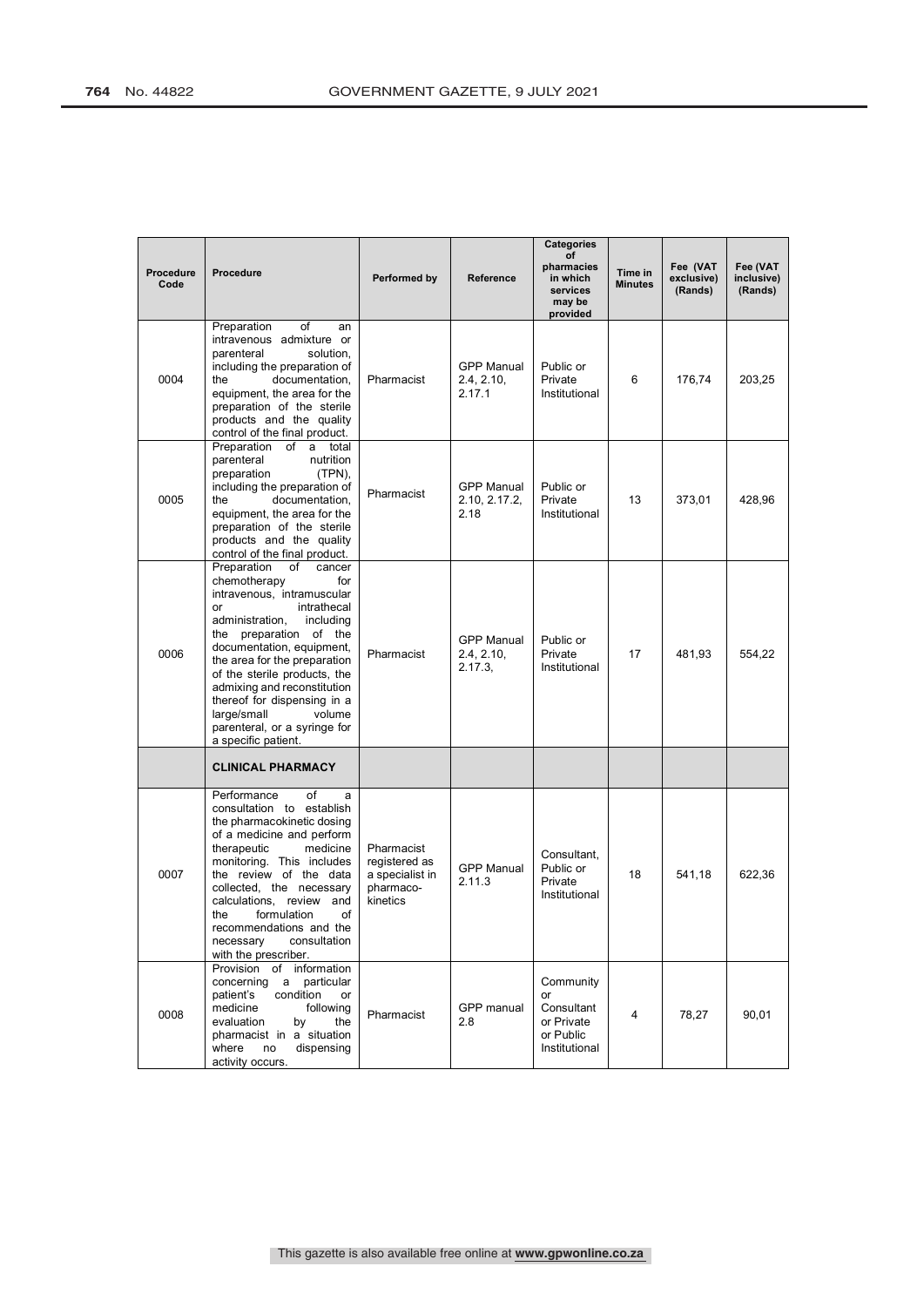|                   |                                                                                                                                                                                                                                                                                                                                                                                                                                                                                                                                                                                                                                                                                                                                                                                                                                                                                                                                       |                                                                                                                                                                                                                                                                       |                           | <b>Categories</b>                                                         |                           |                                   |                                   |  |
|-------------------|---------------------------------------------------------------------------------------------------------------------------------------------------------------------------------------------------------------------------------------------------------------------------------------------------------------------------------------------------------------------------------------------------------------------------------------------------------------------------------------------------------------------------------------------------------------------------------------------------------------------------------------------------------------------------------------------------------------------------------------------------------------------------------------------------------------------------------------------------------------------------------------------------------------------------------------|-----------------------------------------------------------------------------------------------------------------------------------------------------------------------------------------------------------------------------------------------------------------------|---------------------------|---------------------------------------------------------------------------|---------------------------|-----------------------------------|-----------------------------------|--|
| Procedure<br>Code | Procedure                                                                                                                                                                                                                                                                                                                                                                                                                                                                                                                                                                                                                                                                                                                                                                                                                                                                                                                             | Performed by                                                                                                                                                                                                                                                          | Reference                 | οf<br>pharmacies<br>in which<br>services<br>may be<br>provided            | Time in<br><b>Minutes</b> | Fee (VAT<br>exclusive)<br>(Rands) | Fee (VAT<br>inclusive)<br>(Rands) |  |
| 0009              | The<br>application<br>of<br>pharmaceutical expertise<br>to help maximise medicine<br>efficacy<br>and<br>minimise<br>medicine<br>toxicity<br>in.<br>individual<br>patients<br>by<br>contributing to the care of<br>individual<br>the<br>patient<br>through the provision of<br>medicine information and<br>assisting<br>problem-<br>in<br>solving<br>the<br>ward<br>in<br>environment for individual<br>patients,<br>where<br>no<br>dispensing activity occurs.                                                                                                                                                                                                                                                                                                                                                                                                                                                                        | Pharmacist                                                                                                                                                                                                                                                            | <b>GPP Manual</b><br>2.11 | Private or<br>Public<br>Institutional                                     | 3                         | 66,49                             | 76,46                             |  |
| 0010              | PCDT:<br>A<br>face-to-face<br>consultation with a patient<br>where<br>pharmacist<br>a<br>personally takes down a<br>patient's history, performs<br>appropriate<br>health<br>an<br>examination<br>including<br>observations, and plans<br>appropriate interventions/<br>treatment,<br>which<br>may<br>include referral to another<br>health care professional.                                                                                                                                                                                                                                                                                                                                                                                                                                                                                                                                                                         | Pharmacist<br>who has<br>completed<br>supplementary<br>training in<br>PCDT and<br>registered<br>such course<br>with Council<br>and who is the<br>holder of a<br>permit issued<br>in terms of<br>Section<br>22A(15) (or its<br>predecessor)<br>of the<br>Medicines Act | <b>GPP Manual</b><br>2.12 | Community                                                                 | 8                         | 235,32                            | 270,62                            |  |
| 0011              | Medicine<br>use<br>review:<br>Reviewing of the patient's<br>overall<br>medication<br>requirements, as requested<br>by the patient or the<br>patient's<br>health<br>care<br>professional, to ensure the<br>effective use of medicine in<br>response to a diagnosis<br>made by another health<br>care professional in order<br>to maximise therapeutic<br>involves<br>It<br>outcomes.<br>analysing the<br>patient's<br>medication<br>record<br>to<br>assess<br>the<br>appropriateness<br>and/or<br>cost-effectiveness<br>of<br>treatment to ensure rational<br>medicine use,<br>and to<br>identify<br>possible<br>interactions and adverse<br>drug reactions. It also<br>involves developing a plan<br>of action in collaboration<br>with other health care<br>professionals<br>and<br>the<br>patient. It may involve a<br>consultation<br>with<br>the<br>patient. Full records must<br>be kept in accordance with<br>the GPP standard. | Pharmacist                                                                                                                                                                                                                                                            | <b>GPP Manual</b><br>2.25 | Community<br>or<br>Consultant<br>or Private<br>or Public<br>Institutional | 4                         | 118,33                            | 136,08                            |  |
|                   | <b>PROMOTION OF PUBLIC HEALTH</b>                                                                                                                                                                                                                                                                                                                                                                                                                                                                                                                                                                                                                                                                                                                                                                                                                                                                                                     |                                                                                                                                                                                                                                                                       |                           |                                                                           |                           |                                   |                                   |  |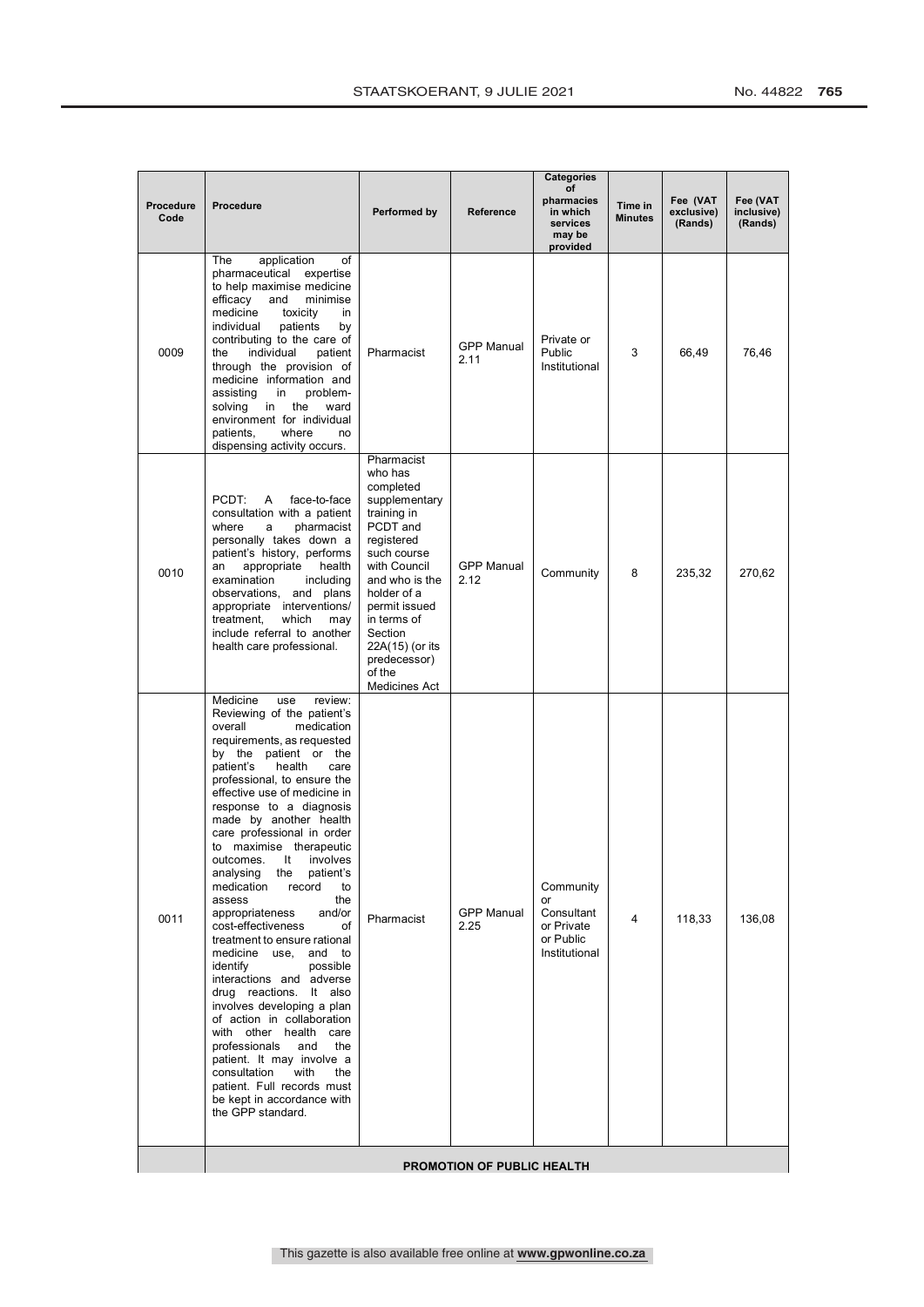|                   |                                                                                                                                                                                                                                                                                                                                                                                                                       |                                                              |                                           | <b>Categories</b><br>of                                  |                           |                                   |                                   |
|-------------------|-----------------------------------------------------------------------------------------------------------------------------------------------------------------------------------------------------------------------------------------------------------------------------------------------------------------------------------------------------------------------------------------------------------------------|--------------------------------------------------------------|-------------------------------------------|----------------------------------------------------------|---------------------------|-----------------------------------|-----------------------------------|
| Procedure<br>Code | Procedure                                                                                                                                                                                                                                                                                                                                                                                                             | Performed by                                                 | Reference                                 | pharmacies<br>in which<br>services<br>may be<br>provided | Time in<br><b>Minutes</b> | Fee (VAT<br>exclusive)<br>(Rands) | Fee (VAT<br>inclusive)<br>(Rands) |
|                   |                                                                                                                                                                                                                                                                                                                                                                                                                       | SCREENING AND TESTING OF BIOLOGICAL AND PHYSICAL PARAMETERS. |                                           |                                                          |                           |                                   |                                   |
|                   |                                                                                                                                                                                                                                                                                                                                                                                                                       |                                                              |                                           |                                                          |                           |                                   |                                   |
| 0012              | Blood glucose                                                                                                                                                                                                                                                                                                                                                                                                         | Pharmacist                                                   | <b>GPP Manual</b><br>2.13.7               | Community<br>and Public<br>or Private<br>Institutional   | 4                         | 88,87                             | 102,20                            |
| 0013              | Blood cholesterol and/or tri-<br>glycerides                                                                                                                                                                                                                                                                                                                                                                           | Pharmacist                                                   | <b>GPP Manual</b><br>2.13.6               | Community<br>and Public<br>or Private<br>Institutional   | 7                         | 145,10                            | 166,86                            |
| 0014              | Urine analysis                                                                                                                                                                                                                                                                                                                                                                                                        | Pharmacist                                                   | <b>GPP Manual</b><br>2.13.9               | Community<br>and Public<br>or Private<br>Institutional   | 7                         | 132,64                            | 152,54                            |
| 0015              | Blood pressure monitoring                                                                                                                                                                                                                                                                                                                                                                                             | Pharmacist                                                   | <b>GPP Manual</b><br>2.13.3               | Community<br>and Public<br>or Private<br>Institutional   | 4                         | 78,78                             | 90,60                             |
| 0016              | HIV and AIDS pre-test<br>counselling                                                                                                                                                                                                                                                                                                                                                                                  | Pharmacist                                                   | <b>GPP Manual</b><br>2.13.5               | Community<br>and Public<br>or Private<br>Institutional   | 24                        | 629,89                            | 724,37                            |
| 0017              | HIV and AIDS testing and<br>post-test counselling                                                                                                                                                                                                                                                                                                                                                                     | Pharmacist                                                   | <b>GPP Manual</b><br>2.13.5               | Community<br>and Public<br>or Private<br>Institutional   | 17                        | 448,76                            | 516,07                            |
| 0018              | Pregnancy screening                                                                                                                                                                                                                                                                                                                                                                                                   | Pharmacist                                                   | <b>GPP Manual</b><br>2.13.8               | Community<br>and Public<br>or Private<br>Institutional   | 7                         | 141,23                            | 162,41                            |
| 0019              | Peak Flow measurement                                                                                                                                                                                                                                                                                                                                                                                                 | Pharmacist                                                   | <b>GPP Manual</b><br>2.13.4               | Community<br>and Public<br>or Private<br>Institutional   | 4                         | 70,86                             | 81,49                             |
| 0020              | health<br>Reproductive<br>service                                                                                                                                                                                                                                                                                                                                                                                     | Pharmacist                                                   | <b>GPP Manual</b><br>2.15                 | Community<br>and Public<br>or Private<br>Institutional   | 5                         | 124,74                            | 143,45                            |
| 0021              | Administration of an intra-<br>muscular or subcutaneous<br>injection.                                                                                                                                                                                                                                                                                                                                                 | Pharmacist                                                   | <b>GPP Manual</b><br>2.15                 | Community<br>and Public<br>or Private<br>Institutional   | 4                         | 86,19                             | 99,12                             |
| 0022              | Administration<br>of<br>immunisation.                                                                                                                                                                                                                                                                                                                                                                                 | Pharmacist                                                   | <b>GPP Manual</b><br>2.14                 | Community<br>and Public<br>or Private<br>Institutional   | 5                         | 96,96                             | 111,50                            |
|                   |                                                                                                                                                                                                                                                                                                                                                                                                                       |                                                              | <b>REIMBURSABLE EXPENSE CODES</b>         |                                                          |                           |                                   |                                   |
| 0023              | Chronic<br>medicine<br>authorisation assistance: A<br>fee may be levied by a<br>pharmacist where she/he<br>needs to liaise with a<br>medical scheme / PBM and<br>or doctor to initiate or<br>renew a chronic medicine<br>authorisation or update a<br>chronic<br>medicine<br>authorisation where there<br>has been a dosage or other<br>prescription change, which<br>may include completion of<br>application forms. | Pharmacist                                                   |                                           | Community<br>and Public<br>or Private<br>Institutional   |                           |                                   |                                   |
| 0024              | Call<br>Out:<br>Where<br>a<br>pharmacist is called out<br>from his/her pharmacy, or                                                                                                                                                                                                                                                                                                                                   | Pharmacist                                                   | <b>GPP Manual</b><br>4.2.3.2 and<br>4.3.6 | Community<br>and Public                                  |                           |                                   |                                   |